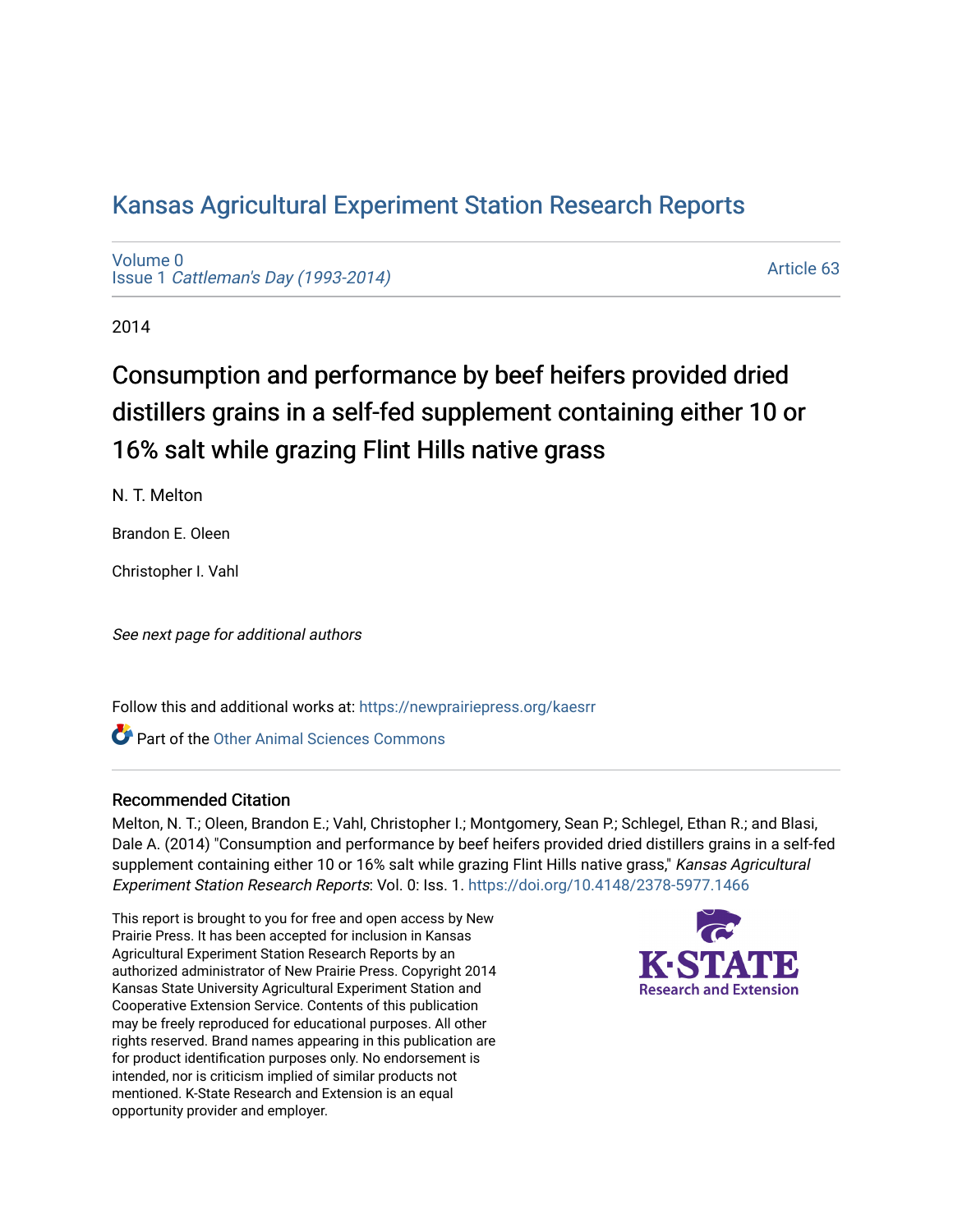## Consumption and performance by beef heifers provided dried distillers grains in a self-fed supplement containing either 10 or 16% salt while grazing Flint Hills native grass

## **Abstract**

Optimizing cattle performance and maintaining pasture health are important considerations when striving to maximize profitability and sustainability on a Flint Hills pasture yearling grazing operation. The two growing seasons prior to initiation of this study were droughty and stressful to pastures. This situation provided an opportunity to evaluate the value of dried distillers grains with solubles (DDGS) as a self-fed supplement to ensure that nutritional resources were adequate for a 78-day grazing period. Grazing density was increased from 200 to either 225 or 250 lb of beef while simultaneously providing salt-limited DDGS supplements containing 10 and 16% salt, respectively.

### Keywords

Cattlemen's Day, 2014; Kansas Agricultural Experiment Station contribution; no. 14-262-S; Report of progress (Kansas State University. Agricultural Experiment Station and Cooperative Extension Service); 1101; Beef Cattle Research, 2014 is known as Cattlemen's Day, 2014; Beef; Dried distillers grains; Grazing

### Creative Commons License



This work is licensed under a [Creative Commons Attribution 4.0 License](https://creativecommons.org/licenses/by/4.0/).

### Authors

N. T. Melton, Brandon E. Oleen, Christopher I. Vahl, Sean P. Montgomery, Ethan R. Schlegel, and Dale A. Blasi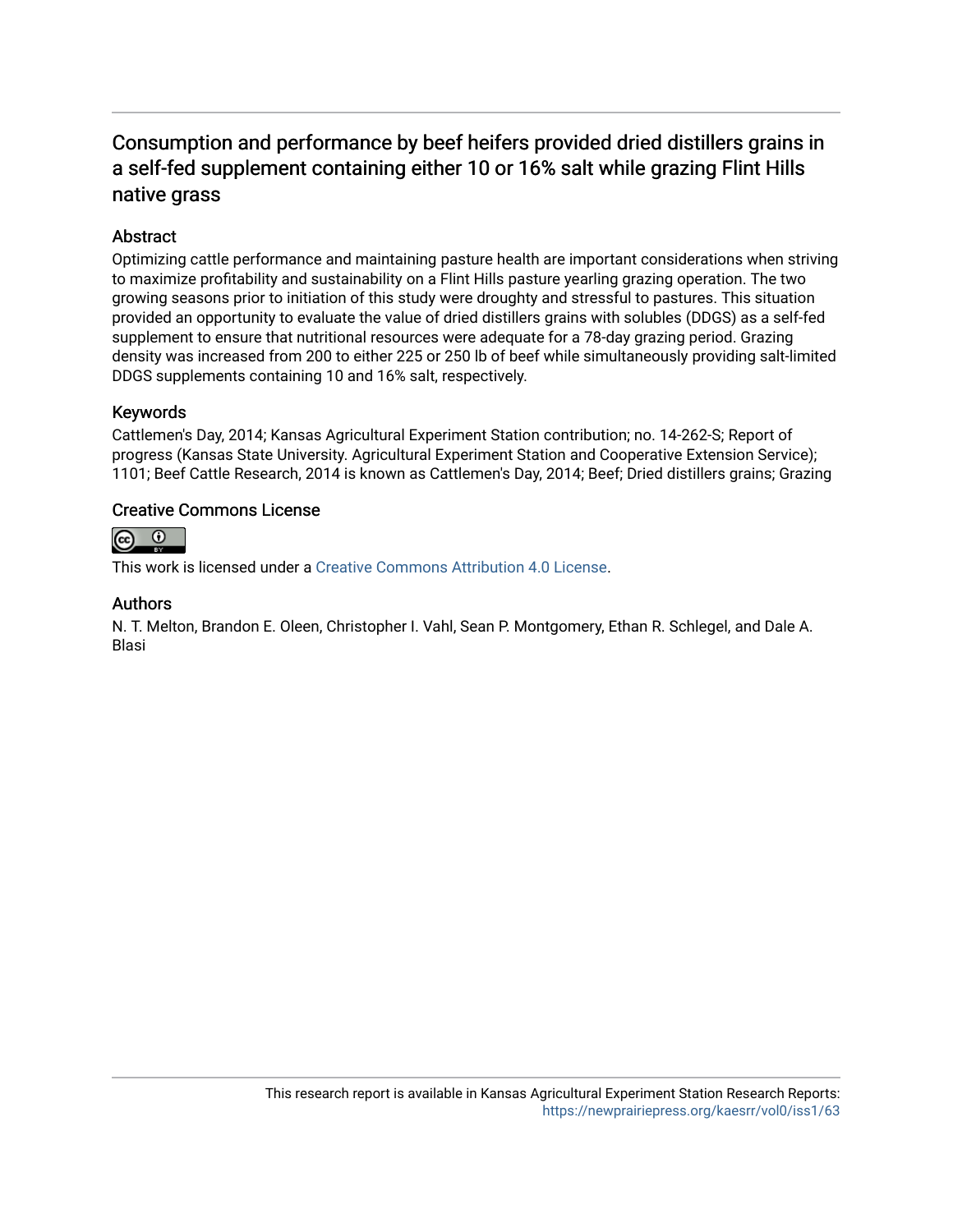# Consumption and Performance by Beef Heifers Provided Dried Distillers Grains in a Self-Fed Supplement Containing Either 10 or 16% Salt While Grazing Flint Hills Native Grass

*N.T. Melton, B.E. Oleen, C.I. Vahl, S.P. Montgomery, E.R. Schlegel, and D.A. Blasi*

## Introduction

Optimizing cattle performance and maintaining pasture health are important considerations when striving to maximize profitability and sustainability on a Flint Hills pasture yearling grazing operation. The two growing seasons prior to initiation of this study were droughty and stressful to pastures. This situation provided an opportunity to evaluate the value of dried distillers grains with solubles (DDGS) as a self-fed supplement to ensure that nutritional resources were adequate for a 78-day grazing period. Grazing density was increased from 200 to either 225 or 250 lb of beef while simultaneously providing salt-limited DDGS supplements containing 10 and 16% salt, respectively.

## Experimental Procedures

One 78-day grazing study was conducted at the Kansas State University Beef Stocker Unit starting in May 2013 to determine the consumption and resulting growth from supplemental DDGS when provided at two levels of salt addition. All heifers used in this study  $(n = 279)$  were previously involved in a receiving study that focused on mass medication programs at arrival. Off-test weights collected at the conclusion of the receiving study were used to randomly assign each animal to grazing treatments. Heifers were assigned to three grazing treatments with four pasture replicates per treatment. All calves were tagged, dewormed with LongRange (Merial Limited, Duluth, GA) for control of internal and external parasites, and sorted to their pre-assigned paddock groups.

The typical stocking rate is 250 lb of beef per acre, but this study employed lower stocking rates to account for drought conditions and the addition of DDGS. The control (CONT) treatment was stocked conservatively at 200 lb of beef per acre, whereas the HIGH and LOW treatments were more heavily stocked (225 and 250 lb of beef per acre, respectively).

To accommodate the heavier stocking rates for the HIGH and LOW treatments, the daily targeted DDGS consumption allowances were set at 0.6% and 1.0% of body weight (3.3 and 5.7 lb DDGS daily on a dry matter basis) for the HIGH and LOW treatments, respectively. The daily intake levels targeted for the LOW and HIGH DDGS treatments were based upon previous research conducted at the K-State Beef Stocker Unit. A publication by Rich et al.  $(1976)^1$  was consulted to determine the salt level required to achieve desired intakes.

<sup>1</sup> "Limiting Feed Intake With Salt." Great Plains Beef Cattle Handbook, GPE-1950, 1976. Great Plains States Cooperative Ext. Service, Oklahoma St. Univ., Stillwater, OK.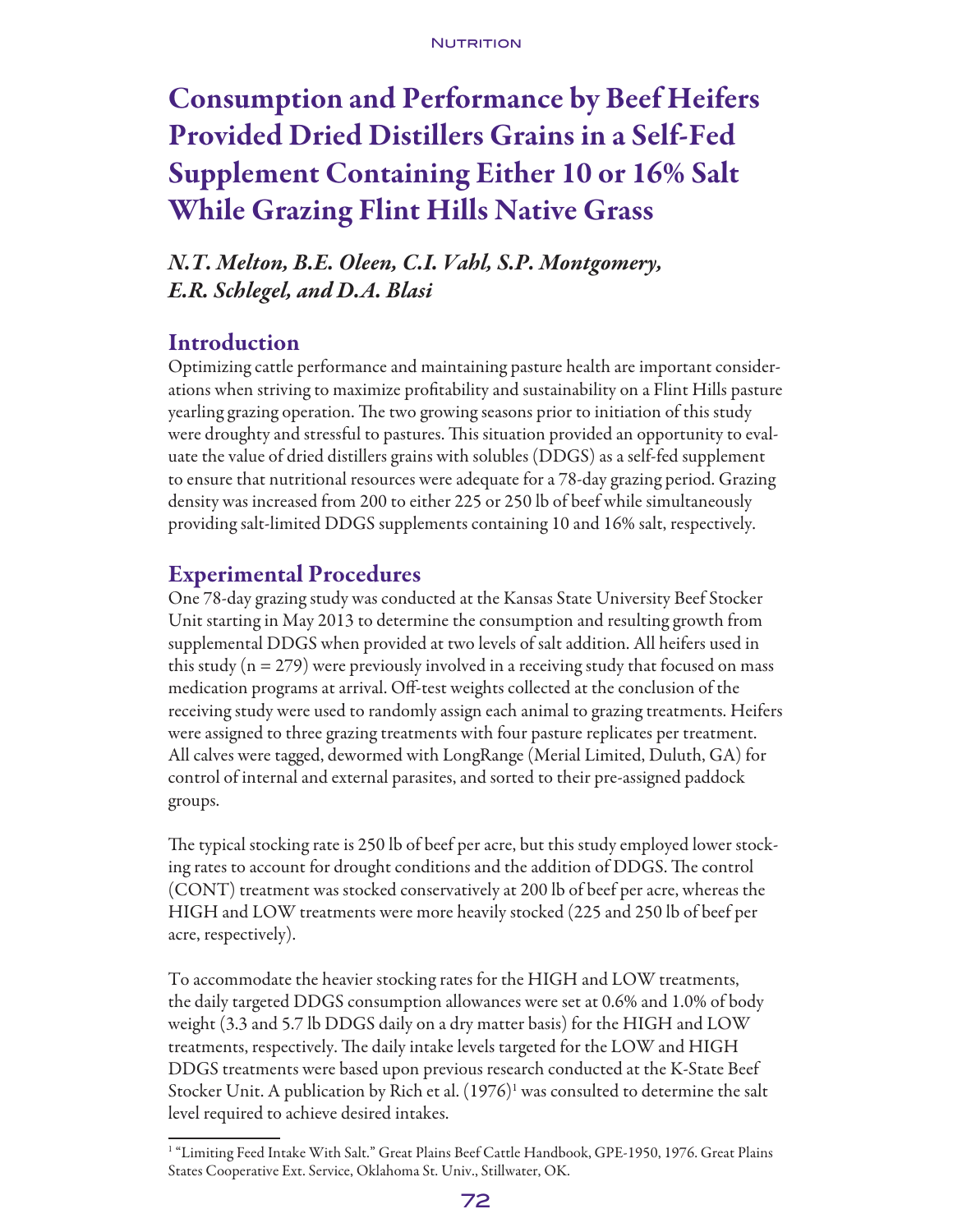#### NUTRITION

All pasture treatments received a free-choice mineral formulated with Rumensin (Elanco Animal Health, Greenfield, IN; 200 mg per head daily). The mineral in the feeder of each paddock was checked weekly for manure, water, or other foreign matter that could interfere with normal supplement consumption. Bull Master feeders (Mann Enterprises, Inc., Waterville, KS) were used for mineral delivery in all paddocks. When inclement weather was forecasted, rubber flap covers on all feeders were closed to minimize exposure to moisture. All flaps were reopened immediately after the threatening storm event. Each mineral feeder was weighed weekly, and the readings were recorded and used to calculate mineral consumption during the previous week. If mineral intake was beyond target, the feeder was moved further away from the primary water source. If this initial action did not effectively reduce mineral intake, salt blocks were placed next to the mineral feeders.

Supplementation with DDGS commenced on June 17 and was provided through portable creep feeders to the designated LOW and HIGH DDGS pastures for the remainder of the study. All feeders were weighed weekly to determine consumption of DDGS during the previous week. If DDGS intake was beyond target, the feeder was moved further away from the primary water source.

Data were analyzed as a completely randomized design with pasture as the experimental unit. All response variables were analyzed in a one-way ANOVA model with treatment as a fixed effect using the GLM procedure in SAS (SAS Institute, Cary, NC). Levene's test for unequal treatment-group variances was performed for each response variable, but no differences among treatment-group variances were detected for any variable.

### Results

Overall and as anticipated, the consumption rates of DDGS between paddocks provided with the LOW and HIGH DDGS treatments were different (Table 1). Changes in nutritional composition of native prairie throughout the study period are shown in Table 2. Cattle in the LOW treatment consumed approximately 3 lb/day more DDGS than their counterparts in the HIGH group.

The level of salt recommended by Rich et al. (1976) resulted in acceptable supplement consumption rates for the HIGH treatment targets, but supplement intake for the LOW treatment exceeded our target by approximately 12%. Compared with CONT, both LOW and HIGH treatments resulted in significantly greater average daily gain (*P* < 0.001); however, gains were not different for the LOW and HIGH groups (*P* > 0.17). No differences in efficiency of supplement utilization were detected between LOW and HIGH groups (*P* = 0.27; 11.2 vs. 7.7 lb DDGS per pound of added gain for LOW and HIGH groups, respectively). As expected, mineral consumption declined markedly in the LOW and HIGH treatments when the DDGS supplements were fed (Figure 1).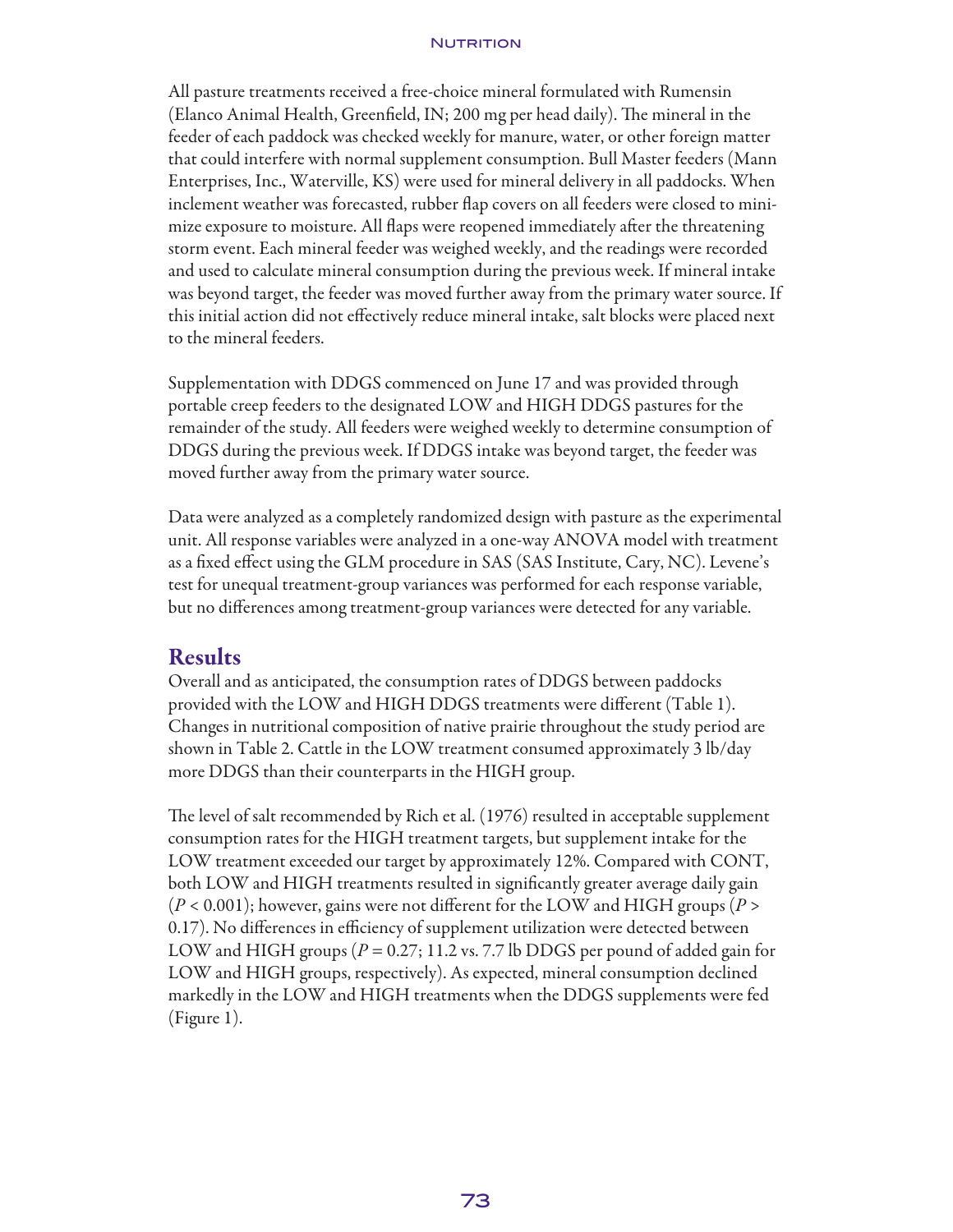### **NUTRITION**

|                                       |         | (Percentage salt) in<br><b>DDGS</b> |       |            |            |
|---------------------------------------|---------|-------------------------------------|-------|------------|------------|
|                                       |         | <b>HIGH</b>                         | LOW   |            |            |
| Item                                  | CONTROL | (16%)                               | (10%) | <b>SEM</b> | $P$ -value |
| No. of pastures                       | 4       | 4                                   | 4     |            |            |
| No. of cattle                         | 85      | 100                                 | 94    |            |            |
| Initial weight, lb                    | 582     | 580                                 | 579   | 1.08       | 0.17       |
| Final weight, lb                      | 730     | 768                                 | 784   | 6.71       | 0.001      |
| Average daily gain, lb/day            | 1.91    | 2.41                                | 2.62  | 0.09       | 0.001      |
| Total DDGS per heifer, lb (dry basis) |         | 162                                 | 304   | 22.4       | 0.004      |
| DDGS/heifer, lb/day (dry basis)       |         | (3.4)                               | (6.4) |            |            |
| lb DDGS/lb added gain                 |         | 7.69                                | 11.15 | 2.00       | 0.27       |

| Table 1. Performance of stocker heifers provided free-choice supplements of dried    |
|--------------------------------------------------------------------------------------|
| distillers grains with solubles (DDGS) containing 16 or 10% salt while grazing Flint |
| Hills native summer pastures                                                         |

## Table 2. Nutritional quality of native pastures at the Kansas State University Beef Stocker Unit<sup>1</sup>

|                                  | Sampling date |        |         |        |           |          |  |
|----------------------------------|---------------|--------|---------|--------|-----------|----------|--|
|                                  | May 17        | June 3 | June 20 | July 2 | July $16$ | August 2 |  |
| Dry matter, %                    | 50.60         | 46.18  | 45.55   | 43.97  | 47.85     | 49.35    |  |
| Crude protein, %                 | 8.03          | 7.50   | 7.79    | 7.26   | 7.01      | 5.69     |  |
| Acid detergent fiber, %          | 43.72         | 43.77  | 42.76   | 41.95  | 42.70     | 42.01    |  |
| Neutral detergent fiber, %       | 64.14         | 64.90  | 63.71   | 62.99  | 64.55     | 64.29    |  |
| Net energy gain, Mcal/cwt        | 0.17          | 0.16   | 0.18    | 0.20   | 0.18      | 0.19     |  |
| Net energy maintenance, Mcal/cwt | 0.49          | 0.49   | 0.51    | 0.52   | 0.51      | 0.52     |  |
| Total digestible nutrients, %    | 47.31         | 47.25  | 48.44   | 49.40  | 48.52     | 49.33    |  |
| Calcium, %                       | 0.54          | 0.52   | 0.56    | 0.63   | 0.58      | 0.53     |  |
| Phosphorus, %                    | 0.14          | 0.15   | 0.15    | 0.15   | 0.15      | 0.13     |  |
| Potassium, %                     | 0.97          | 1.00   | 0.94    | 0.99   | 0.97      | 0.67     |  |
| Magnesium, %                     | 0.10          | 0.11   | 0.11    | 0.14   | 0.11      | 0.13     |  |

<sup>1</sup> Average of four pastures.